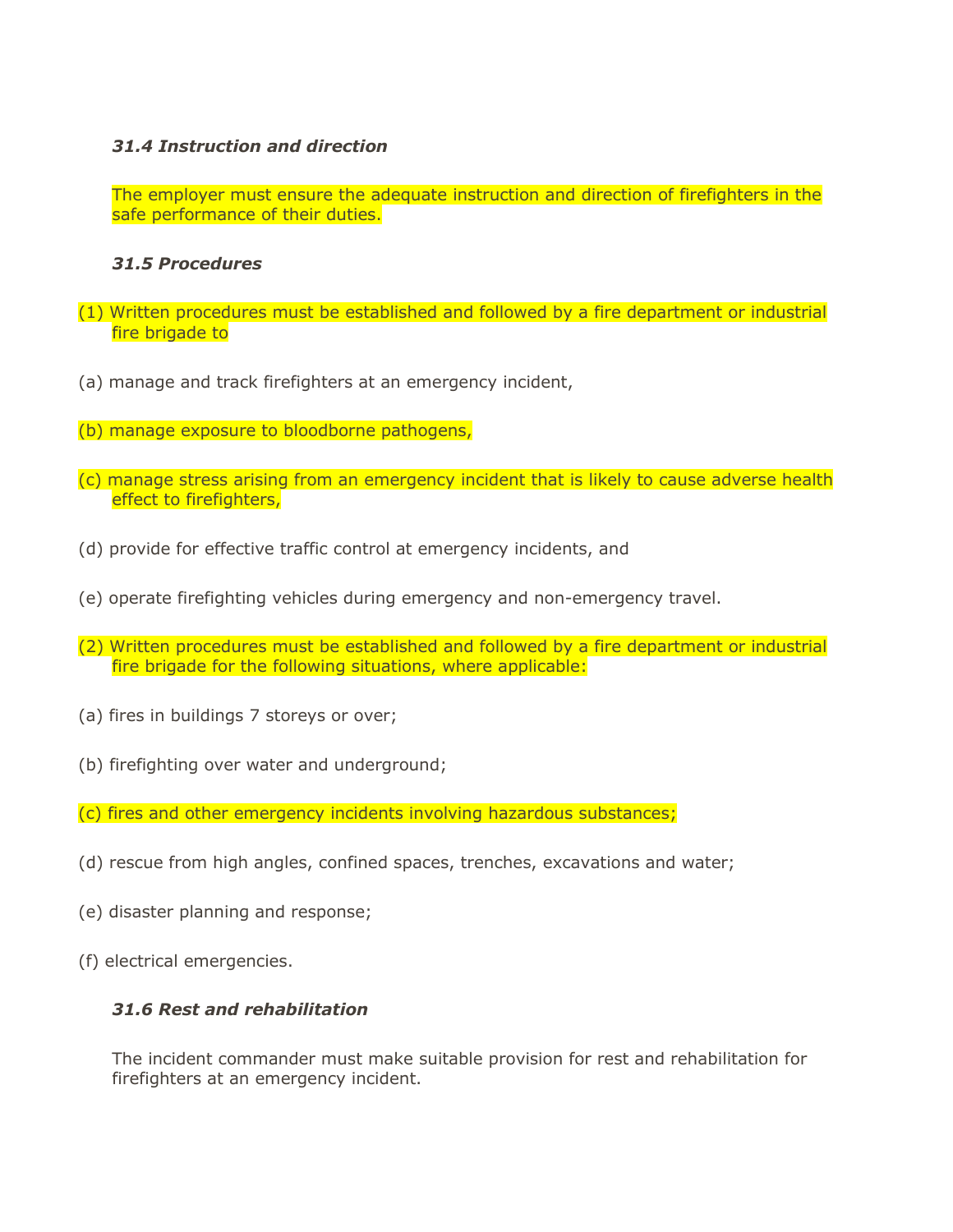### *31.7 Impounding equipment*

If, in the course of an emergency incident, a firefighter suffers serious injury or death, or is involved in an accident involving a risk of serious injury or death, the senior firefighter present must immediately impound the protective and other equipment used by the firefighter and keep the equipment out of service until released by the Board.

## *31.8 Equipment defects*

The employer must, without delay, notify the Board of any structural failure or manufacturing defects detected in a firefighting vehicle, apparatus, or other emergency equipment referred to in this Part.

#### *31.9 Test records*

The employer must keep the test and inspection records required by this part available at the workplace for inspection by an officer or the joint committee or worker health and safety representative, as applicable.

# Personal Protective Clothing and Equipment

- **[Related Guidelines](https://www.worksafebc.com/en/law-policy/occupational-health-safety/searchable-ohs-regulation/ohs-guidelines/guidelines-part-31#84EFF86274EB49E6B83266F3438C0F8E)**
- **[+ Add to My Handbook](https://www.worksafebc.com/en/law-policy/occupational-health-safety/searchable-ohs-regulation/ohs-regulation/part-31-firefighting)**

#### *31.10 General requirement*

Firefighters must wear personal protective clothing and equipment appropriate to the hazards to which they may be exposed.

#### *31.11 Maintenance*

- (1) The employer must have written procedures for the inspection of protective clothing and equipment at regular intervals.
- (2) Procedures for cleaning and drying protective clothing must be in accordance with the manufacturer's instructions.
- (3) Defective items of protective clothing or equipment must be repaired or replaced.

## *31.12 Firefighter responsibility*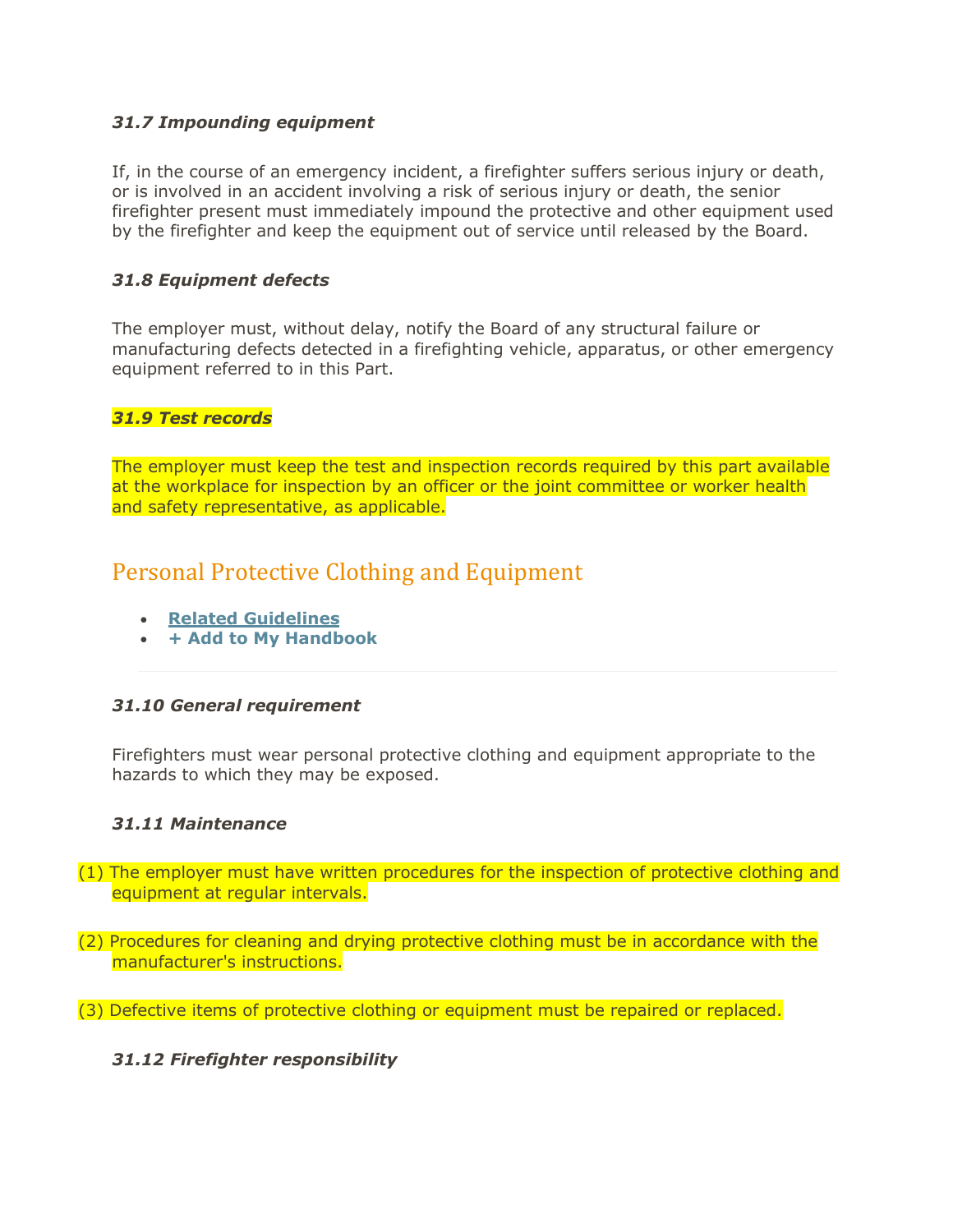Firefighters must ensure that the personal protective clothing and equipment used by them is maintained in good condition.

## *31.13 Safety headgear*

- (1) Safety headgear must be worn by firefighters required to approach the seat of a fire or enter a structure or other hazardous area during an incident.
- (2) Safety headgear must meet the requirements of *NFPA 1972, Helmets for Structural Firefighting: Structural Fire Fighters Helmets, 1992 Edition*.
- (3) Headgear meeting the requirements for safety headgear in [Part 8 \(Personal Protective](https://www.worksafebc.com/en/law-policy/occupational-health-safety/searchable-ohs-regulation/ohs-regulation/part-08-personal-protective-clothing-and-equipment#15580F3C13F747E3B2D04FC3F4F8DBBE)  [Clothing and Equipment\)](https://www.worksafebc.com/en/law-policy/occupational-health-safety/searchable-ohs-regulation/ohs-regulation/part-08-personal-protective-clothing-and-equipment#15580F3C13F747E3B2D04FC3F4F8DBBE) may be used by firefighters
- (a) while determining the cause of fires, or carrying out duties associated with preventing fires, or
- (b) at the discretion of the incident commander, while fighting a fire in vegetation that is not within a structure.

[Amended by B.C. Reg. 312/2003, effective October 29, 2003.]

\* See also section [4.4](https://www.worksafebc.com/en/law-policy/occupational-health-safety/searchable-ohs-regulation/ohs-regulation/part-04-general-conditions#SectionNumber:4.4) of the OHS Regulation.

#### *31.14 Protective coats, pants and hoods*

Firefighters required to approach the seat of a fire or enter a structure or other hazardous area during an incident must wear protective coats, pants and hoods meeting the requirements of

- (a) *NFPA 1971, Protective Clothing for Structural Fire Fighting, 1991 Edition,* or
- (b) *CGSB Standard CAN/CGSB-155.1-M88, Firefighters' Protective Clothing for Protection Against Heat and Flame.*
- (c) Repealed. [B.C. Reg. 312/2003, effective October 29, 2003.]